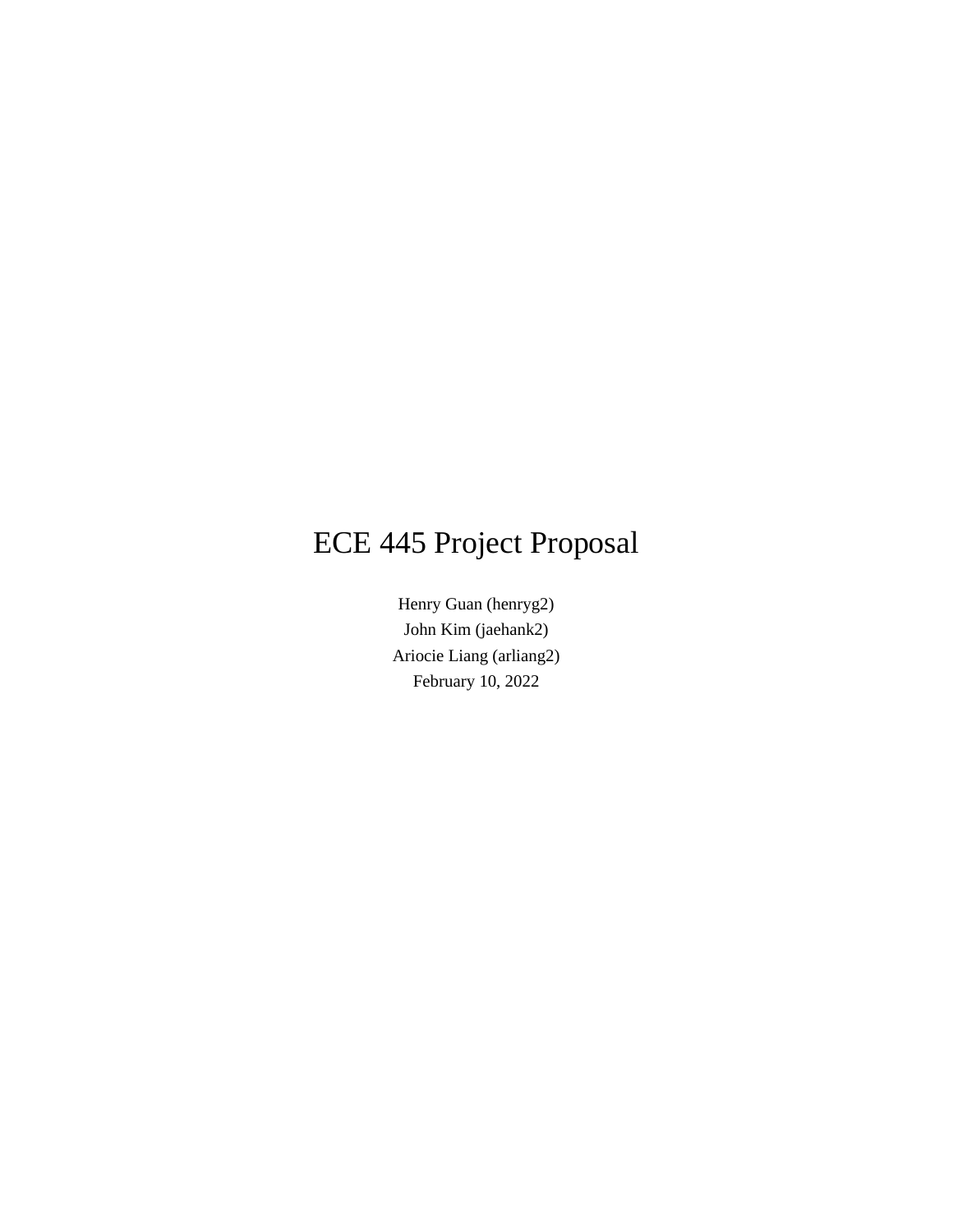#### Introduction

#### **Problem:**

Good2Go (G2G) containers are used all throughout dining halls at U of I for individuals wanting to take their food to go. The program allows you to trade in an old container for a redeemable wooden token, where that token can then be used to trade for a new container. The current process for exchanging containers for tokens and tokens for new containers lacks a unified system across campus, and relies on human supervision and interaction. This proves to be a hassle for both parties that handle the process since it is too simple to have any one person be assigned to it, but occurs often and spontaneously enough to become bothersome. We believe that this entire process can be streamlined and improved with mechanical assistance

#### **Solution:**

Our solution involves an automated token and container exchange machine that will serve two key functions:

- 1. Have a digital token, that upon deposit, returns a clean container.
- 2. Accept a used container, generating a token or a clean container.

The goal here is to make the process semi-autonomous by removing the human to human interaction and also allow users to directly swap old containers with new ones without the need of exchanging them for tokens. This will improve the efficiency, simplicity, and performance speed of the Good2Go container system.

To do so, the system will require sensors to detect validity of the containers and the tokens. It will also have a screen display and buttons to receive user input. Lastly the microcontroller and motors will be used to process the internal state of the machine and execute the actions necessary to receive old containers, output new ones and generate a token.

The sensors are the main replacement of human to human interaction, as they are responsible for authenticating valid containers and tokens. Each container has its QR code scanned and weight measured; containers that are overweight or are missing valid QR codes are rejected. Wooden tokens will be replaced with virtualized tokens stored in a magnetic swipe card. A card reader identifies each user. A screen display and a series of buttons are used to inform the machine of the user input. Once a user deposits an old container, they will be able to select to receive a new container or a token. The microcontroller will then take this input from the user and will activate the motors to dispense and receive Good2Go containers. The motors will be placed to allow accurate delivery of only a single container at a time, which is further described in the diagram below as well as under the Subsystem Overview.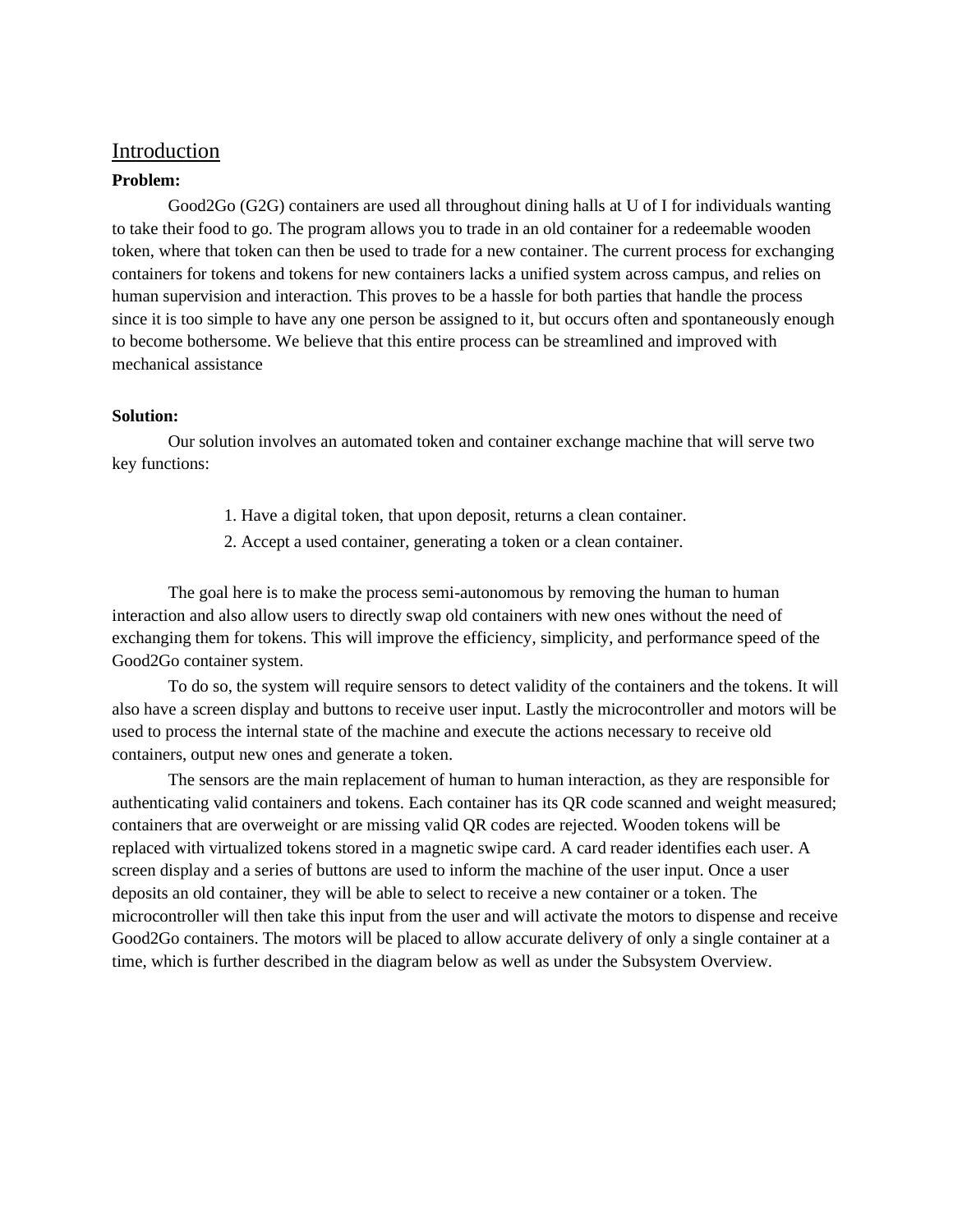**Visual Aid:**

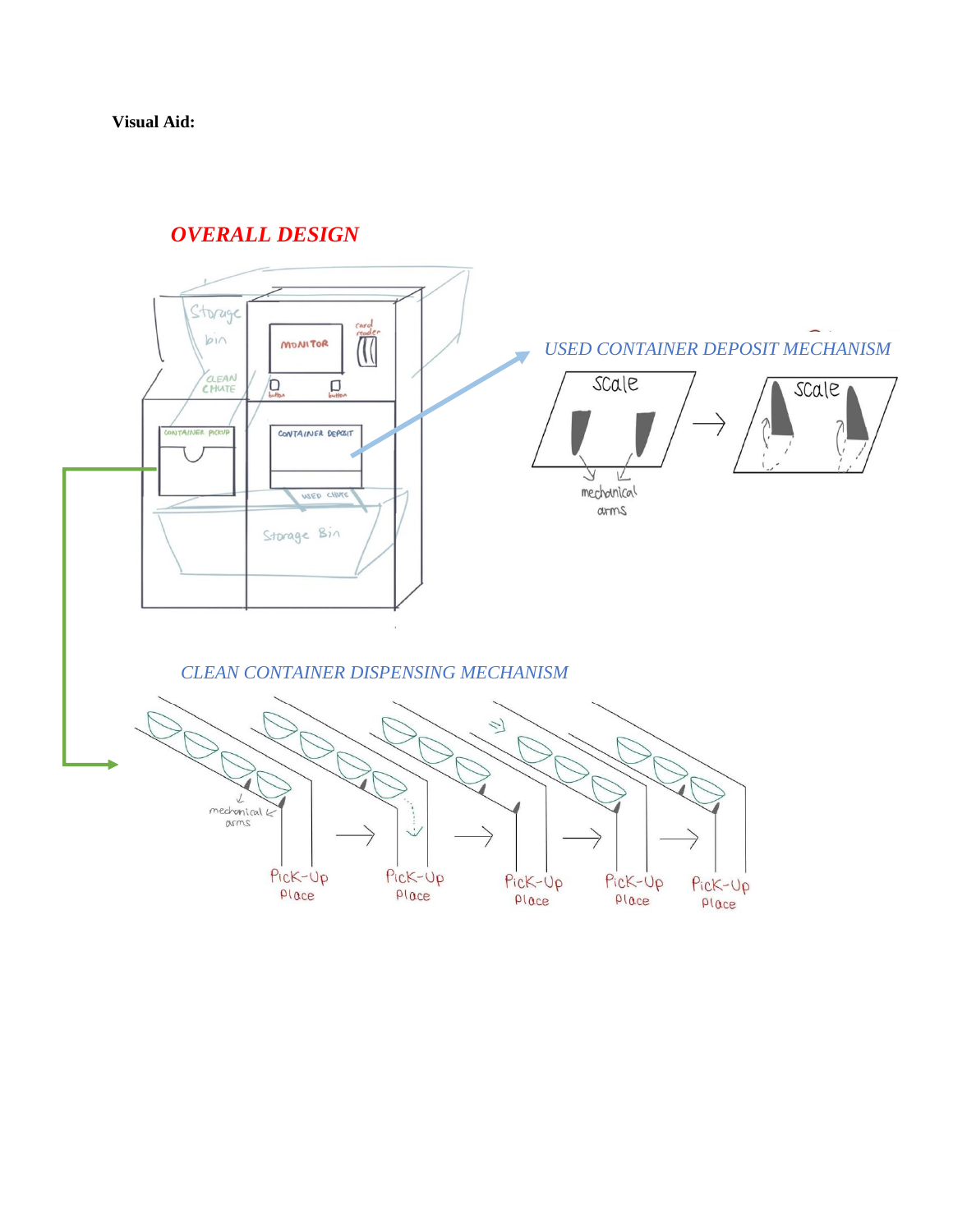## High-level Requirements List:

1. Deliver the entire process (from receiving container/token to dispensing a new one) in less than 15 seconds

2. Dispense exactly one new container at a time indefinitely without any jamming

3. Accurately detect invalid containers that are overweight by more than 30 grams compared to the base weight so that containers holding too much food waste are rejected

## Design

#### **Block Diagram:**

#### **Good2Go System**

Dotted arrows = Data paths Otherwise, voltage will be specified in red text on an arrow

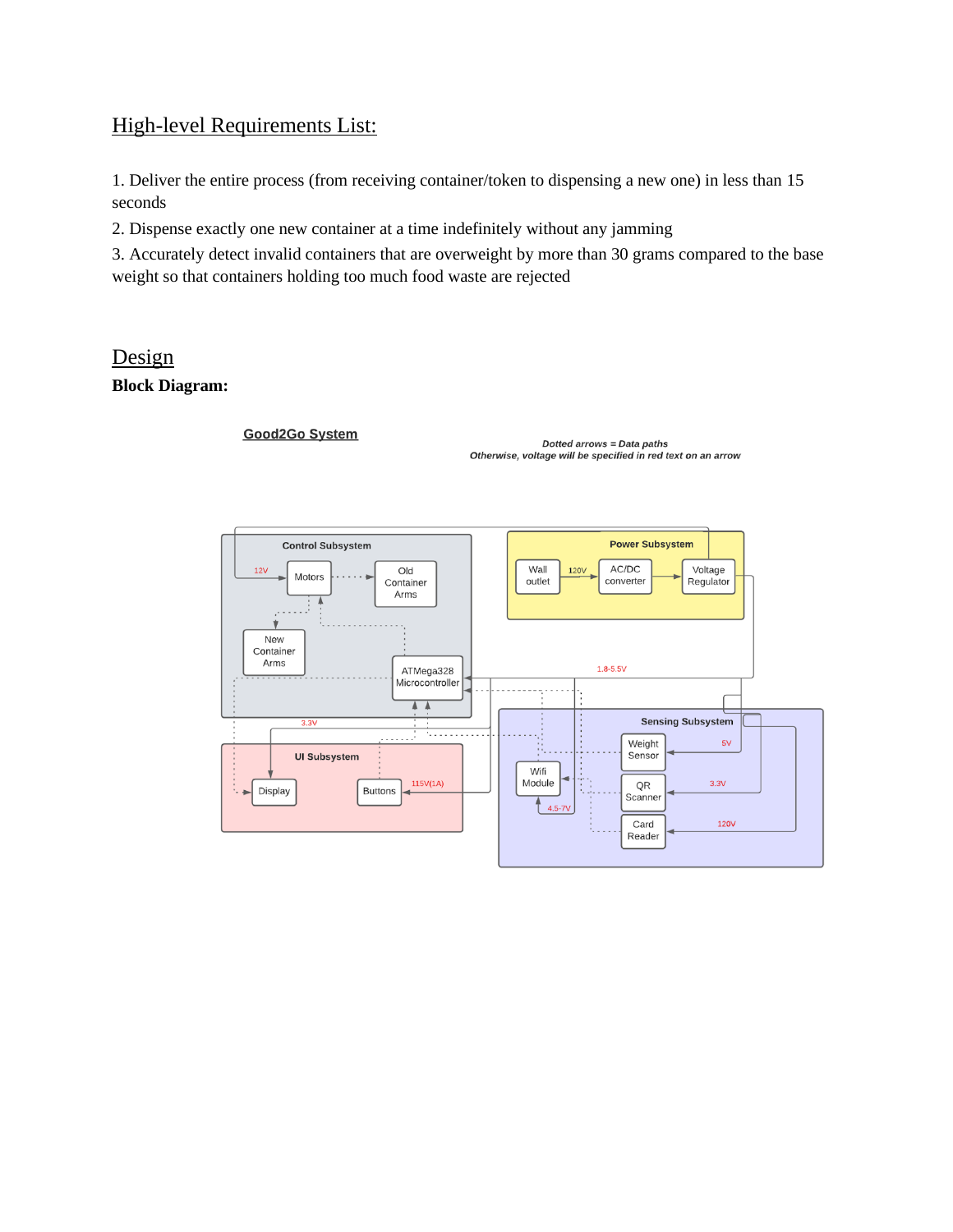#### Subsystem Overview:

Initial State: in its initial state, the machine will be waiting for user input for either an {old container} or a {token}

#### **1. UI Subsystem: display screen and buttons**

The display screen along with the button is used to guide the user into selecting one of the two options. The first selection is {old container} and {token} which is used to inform the machine what it's supposed to expect from the user. In the case of the {token}, the machine will read from the card swipe. The next option that will be displayed is {new container} and {token} which occurs in the event the user returns an old container. Based on the input, the machine will return either a new container or update the token info from the swiped card.

#### **2. Sensing Subsystem: scale, card reader, camera**

QR scanner to identify valid containers by reading the food container ID and a wifi module to send it over to the microcontroller. If it is an invalid ID, the machine returns to its initial state. Otherwise, the machine will dispense either a {new container} or generate a {token}

Scale to measure weight so that once it exceeds {container weight + constant}, the machine will not accept the container and will return to its initial state. If the weight is within the threshold, the machine will dispense either a {new container} or generate a {token}

Card Swipe is used to process digital coins instead of physical ones. Each card will hold information of the number of tokens and will get updated for every swipe. If a card swipe is read from the initial state, the machine will dispense a new container

#### **3. Control: motors and microcontroller**

An ATMega328 microcontroller will keep track of the state transitions and will also be responsible for activating different motors and reading data from the scale, token as well as the food container ID. From the initial state (old container, token), if the user inputs an old container, the microcontroller will take input from the scale and activate the motor to receive the returned old container, and then wait for further user input for {new container} or a {token}. Otherwise if the user selects a token, the microcontroller will process the token and activate the motors to dispense a new container.

Motors will be wired to a pair of arms near the opening of where the user can place an old container. It will be placed on the same surface as the scale (on the bottom of the old container) so that once the motors are activated, it lifts up and acts as the pushing mechanism to deposit the old containers.

A different set of motors wired to two arms (spaced for a single container) will also be used to dispense new containers. Only a single container will be preloaded in between the arms, with the rest being loaded behind this single container at an angle. Upon the activation of the motors, the first arm closest to the drop chute will open first, dispensing the container. That arm will then close, followed by the second arm opening, allowing one container through. That barrier will then close, completing the process of preloading another container that's ready to dispense.

#### **4. Power Subsystem: AC/DC converter and voltage regulator**

Takes in power from a conventional wall outlet and outputs regulated voltage specified in our design to properly power all components.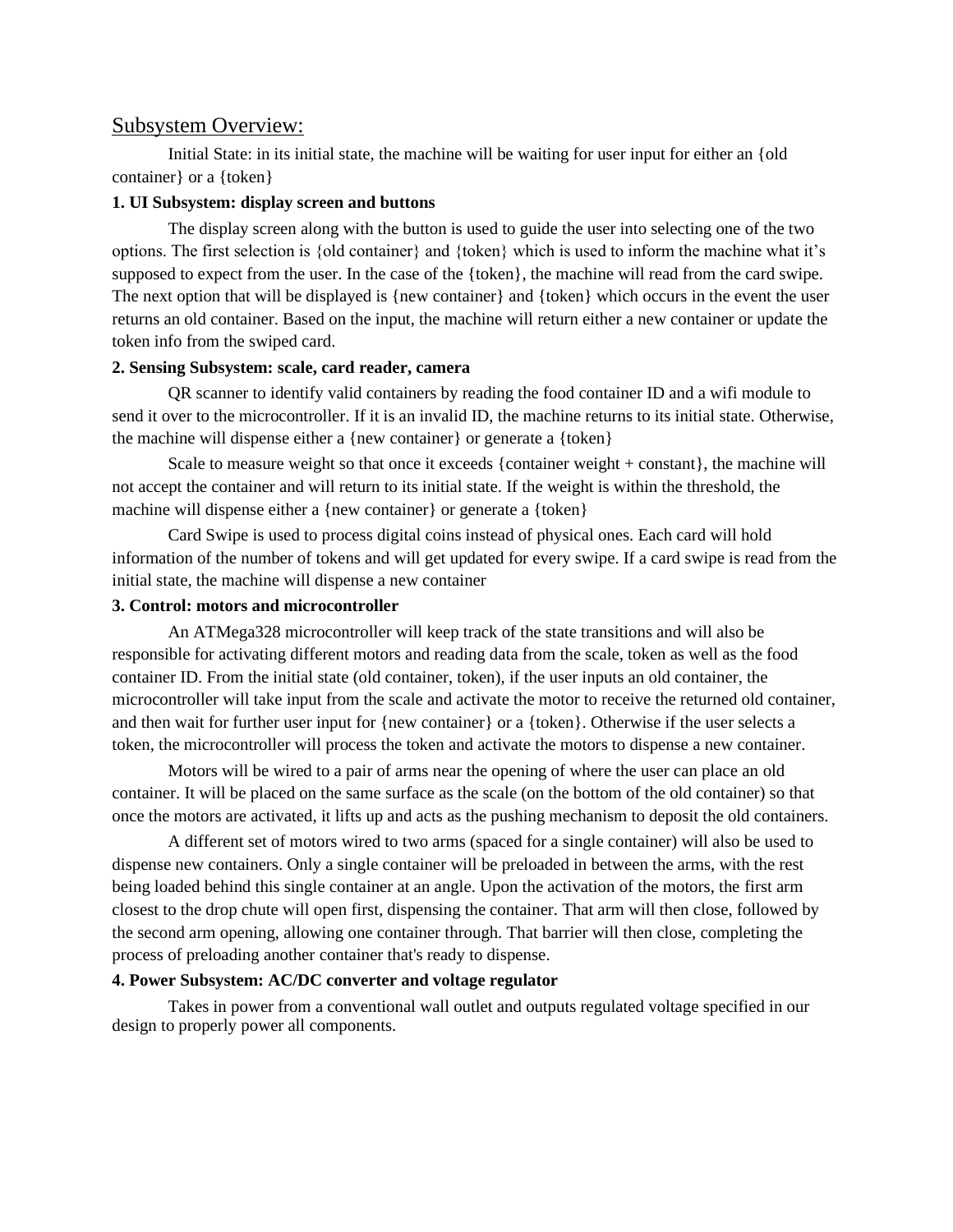#### Subsystem Requirements:

#### **1. UI Subsystem:**

The UI subsystem includes a display screen with a 10 inch display size using a power supply of 3.3V. The only input the display screen takes is from the power supply and from the microcontroller so as to give the user an option to select a specific action the machine needs to perform. This includes a selection between an {old container} and {token} to inform the machine what it should expect to read from the user. The next selection is between two outputs including {new container} and {token} for returning an old container. 10mm wide push buttons with switch functions (ON and OFF) are used to read the user choice, which is then fed back to the microcontroller to carry out the next course of action.

Requirements:

- Clear and readable text output to screen with specific message defined by microcontroller
- The microcontroller must detect the ON and OFF switch functions of the buttons

#### **2. Sensing Subsystem:**

The sensing subsystem includes three main components with inputs from the power supply. The first one is a 5V weight sensor used to identify valid containers by checking the amount of food waste left. Along with this, the 3.3V QR scan will be sent to the microcontroller to check for the final validity of the old container from the user. The third component is a 3.15 x 1.1 x 2.64 inches 120V card reader that reads in a magnetic stripe card of a standard credit card size. After reading the swipe, it will be sent to the microcontroller via a WLAN Wireless module so as to update the token information for the user.

Requirements:

- The weighing scale should always be on and always initialized to 0
- The QR will need stickers with white backing to allow scan on transparent containers
- The QR scanner should be able to scan regardless of the orientation of the container
- The token data for each user should only be updated once per card swipe

#### **3. Control Subsystem:**

The control subsystem will include two sets of 12V motors, each used for the mechanical arms that control the retrieval and dispensing of the containers. The first set of mechanical arms used for retrieving old containers will be placed on the same surface as the weighing scale. The motors will take input from the microcontroller to be activated, and the arms will be lifted up to push back the container into the storage bin. The second set of motors are used to power two mechanical arms for dispensing. These two arms will be spaced so as to allow exactly one container in between. The rest of the new containers will be placed behind these arms on a slanted chute so that once a new container is dispensed, the rest will slide in. To allow exactly one new container to be loaded in between the arms, the first arm closest to the dispenser will fall to allow the container to be dropped at the pick-up place. The first arm will then come back up and the second arm will fall for the rest of the containers to slide in. Finally the second arm will come up to allow continuous repetition of the cycle to dispense one new container at a time.

Requirements:

- Sequential timing (in order) of the mechanical arms to allow one dispensing at a time
- The arms should not cause any mechanical faults such as jamming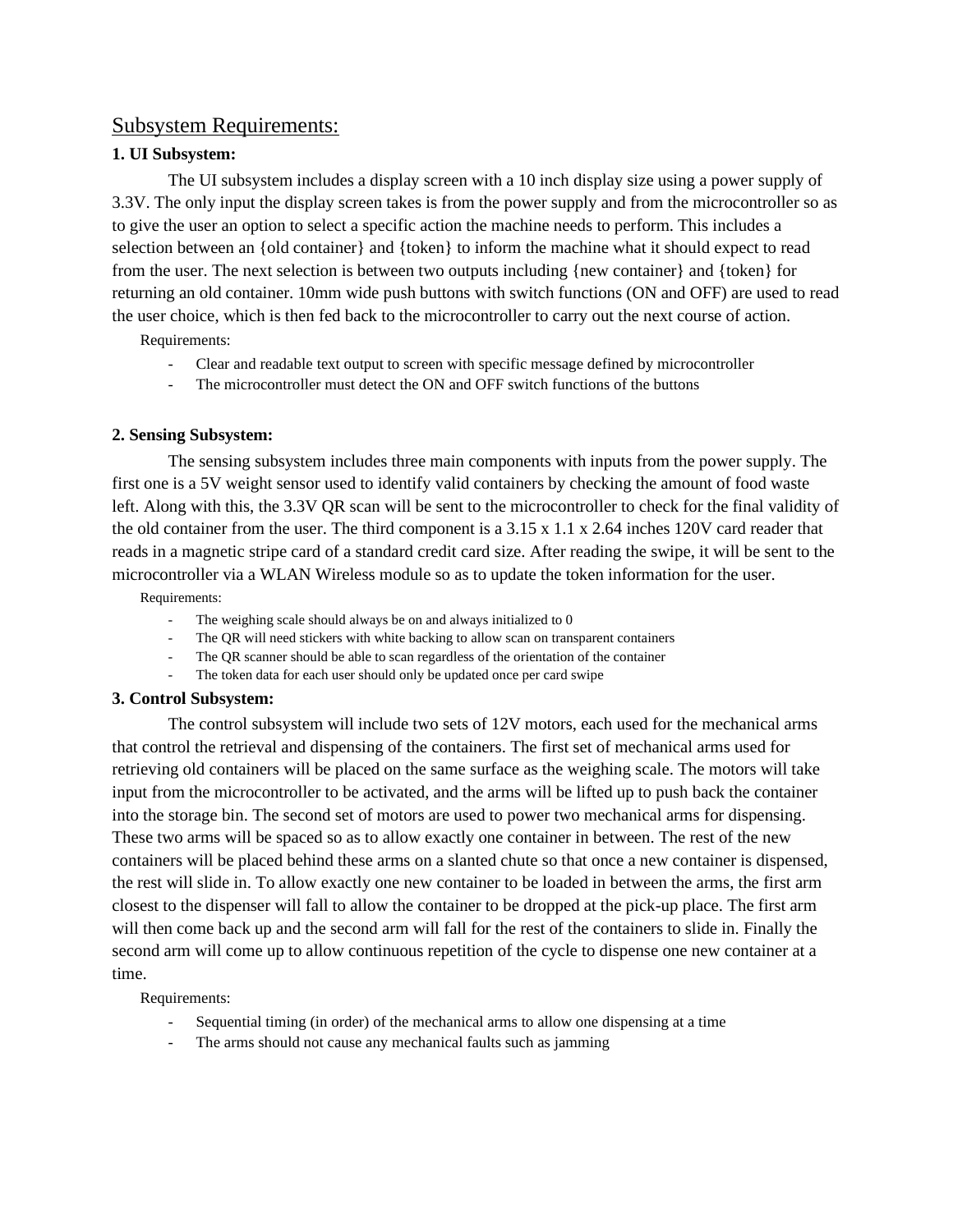#### **4. Power Subsystem:**

The power subsystem for our machine will mainly rely on a typical 120V wall outlet. The power from the outlet will then go through an AC/DC converter to ensure no components get damaged or burnt. Finally, it will go through a voltage regulator so as to maintain a constant voltage to supply to other subsystems with specific voltage specified in the block diagram.

Requirements:

The power supply should be able to output constant voltage within the range specified by each component

### Tolerance Analysis:

The sequence of which a container is dispensed is a concern. Our system should not be too quick, otherwise we may exceed the motor's throughput, which can cause damage to the mechanical arms that dispense the container. We also do not want it to be too slow, as we want users to be able to retrieve containers relatively quickly. For a 5cm arm attached to a traditional stepper motor [\(https://www.sparkfun.com/products/9238\)](https://www.sparkfun.com/products/9238) with a 1.8 degree step angle and 200 steps per revolutions, we need a total of

#### *5 \* 200 = 1000 step or 5 revolutions*

to safely rotate the arms without any damage to the system. Additionally, between both motors for the two dispensing arms, we will incorporate a 1 second delay between when both actuate so that the first arm can allow a container to be dispensed, which will then allow for the next container to preload itself via the second arm dropping.

Another aspect that poses a risk to a successful project completion is the processing of digital coins. In replacement of the physical G2G coins, the digital coin allows greater security and convenience for users. However since the human to human interaction is eliminated, no further security check is made beyond the card reader system. If it malfunctions in updating the number of tokens, the users may end up with unlimited exchange for new containers. This can be checked through simulation of card swipes and reading the number of tokens for every update and checking against the expected output.